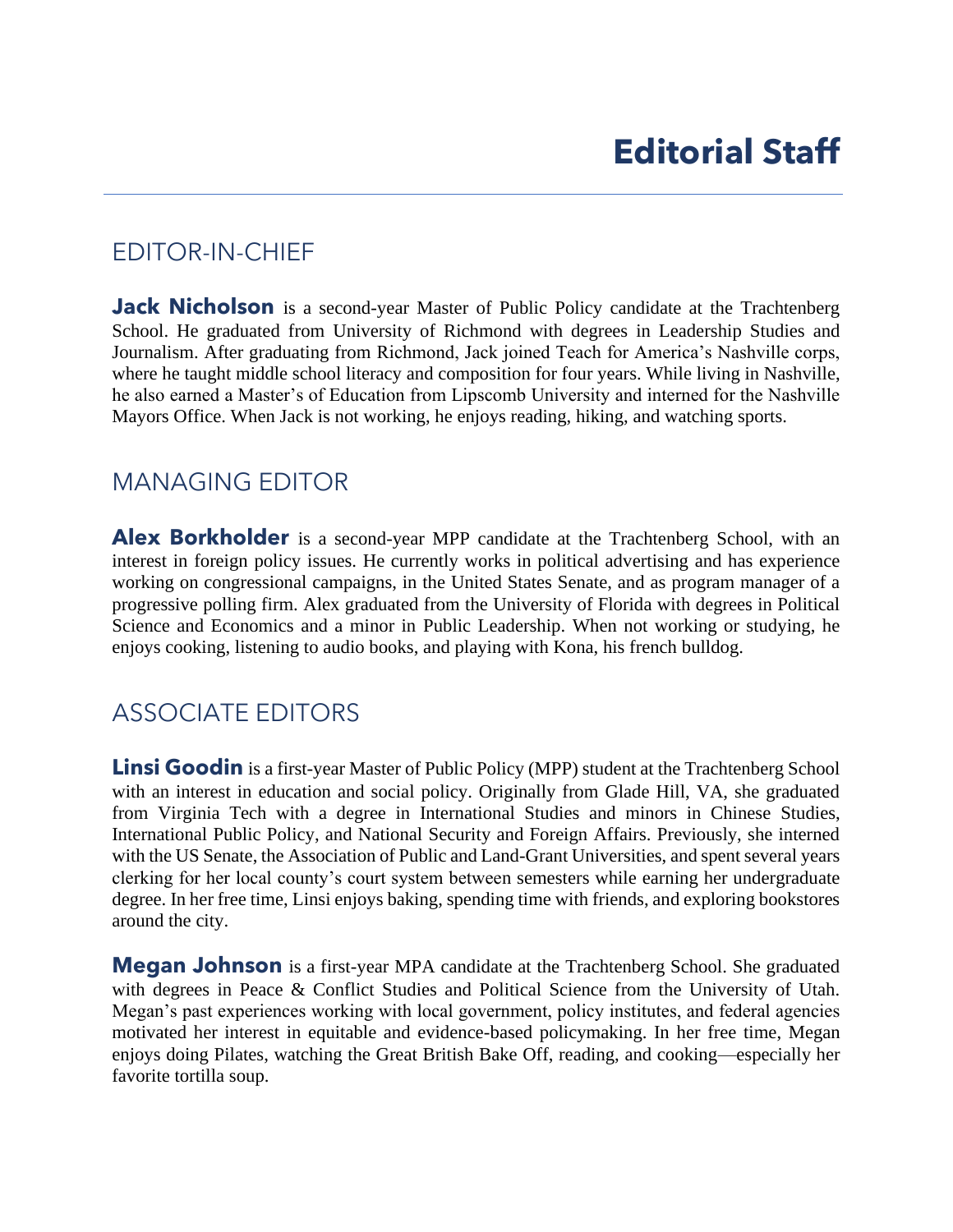**Kody Keckler** is a first year MPP student at the Trachtenberg School. Originally from NE HIV and COVID-19 research in Chicago. Kody's professional interests include community-based research and using queer theory as a lens to deconstruct systems of oppression. In his free time, he Ohio, he graduated from Northwestern University with a degree in Communication Studies and a minor in Gender & amp; Sexuality Studies. After graduating, Kody spent four years working in enjoys reading, tending to his houseplants, and exploring the city on his bike.

Alexis Lewis is a second year MPP candidate in the Trachtenberg school, with an interest in & Psychology and Social Behavior. While not working, she enjoys swimming, reading, and education policy issues. She currently works in higher education policy and finance, and has experience working in college admissions and higher education-focused nonprofits. Alexis graduated from the University of California, Irvine with degrees in Criminology, Law and Society picnicking.

Alek Libbin is a second year MPP candidate at the Trachtenberg School, with an interest in for a defense consulting firm, has experience working in the House of Representatives, the private with a degree in Political Science and a minor in International Relations. When not working or foreign policy, Congressional issues and the intersection of policy and politics. He currently works sector and, volunteering for a hometown animal shelter. Alek graduated from American University studying, he enjoys reading, long walks, gaming with friends and Sci-fi movies.

 Trachtenberg School with a concentration in Politics, Policy and Administration. She currently works as a Legislative Assistant in the U.S. House of Representatives for her hometown Congresswoman. Charlotte graduated from the University of Oklahoma with a Bachelor of Arts in Political Science and Communication in 2017. Prior to moving to Washington, D.C. she worked on a statewide campaign and in a Congressional District Office. When not working or studying **Charlotte Mitchell** is a third-year Master of Public Administration candidate at the Charlotte enjoys reading, cooking/baking, going to workout classes, and watching sports.

**Seth Morrison** is a first-year Master of Public policy student at the Trachtenberg School, with English. Prior to attending George Washington University, he worked as a freelance editor on several projects, most notably he helped bring to market the memoir, My Exile to the World by Faustin Rusanganwa. His work as an editor, especially on Mr. Rusanganwa's memoir, led him to pursue an education at the Trachtenberg school. While not working he enjoys reading, writing, an interest in international development. He graduated from UC Davis with degrees in History and cooking, and binge-watching trashy TV.

 School. After graduating from Cornell University with a Bachelor of Science in Industrial and Labor Relations, she spent a year in Israel working at an international non-profit organization. Washington, DC. Outside of work and school, she enjoys reading, board games, puzzles, and **Talia Nusbaum** is a first-year Master of Public Administration candidate at the Trachtenberg Currently, she works on voting rights and democracy issues at a grant-making foundation in camping trips.